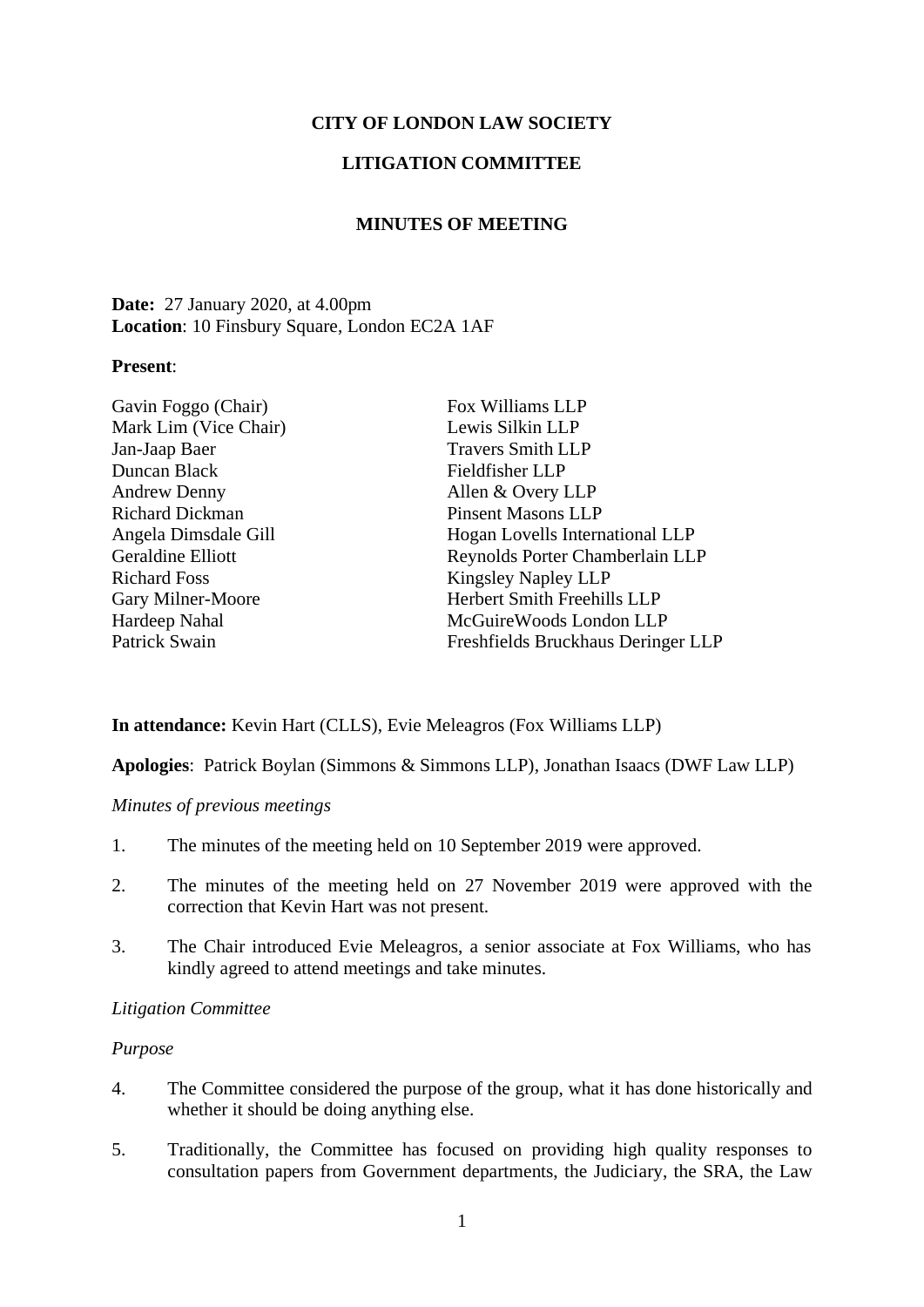Society and other groups. It has been largely reactive in this regard. It has undertaken specific projects occasionally, perhaps the most notable of which was the production of the CLLS / Combar standard terms for working with barristers, which has become an industry standard. The Committee has from time to time had external speakers to its meetings. It has very occasionally held / jointly organised educational events on new developments in the law. The Committee has met socially only very rarely.

- 6. The Committee wanted to retain its work responding to consultation papers, but considered how it could be more proactive. It was discussed whether the Committee members should be giving thought to themes that arise in their work that require reform or adjustment. The concern with only becoming involved at the consultation stage is that, by that point, the Government or relevant regulatory body has often already largely made a decision on the relevant subject. The Committee discussed the value and practical possibility in becoming part of an external working group (such as the Jackson Committee and the recent Disclosure Working Group on which Richard Dickman was a member). A desire was expressed for the Committee to put itself on the front foot in respect of key issues that affect City litigators.
- 7. Consideration was given as to whether there was value in having sub-committee groups, focusing on certain themes and topics. These might include legal topics such as:
	- (a) Disclosure;
	- (b) Witness statements;
	- (c) DBAs and litigation funding;
	- (d) Innovations to court procedures;
	- (e) Court reform and the role of the lower courts;
	- (f) Impact of the Briggs report.
- 8. It was also discussed whether the Committee ought to focus on issues of wider application to the profession, but which impacted upon litigation solicitors in the City. Support was expressed for topics:
	- (a) Technology, including its use by lawyers, artificial intelligence, and how the role of technology will change in the next 5 to 10 years;
	- (b) Mental health;
	- (c) Diversity and inclusion;
	- (d) Pro Bono work, including McKenzie Friends.
- 9. It was also suggested that the Committee approaches Bar groups such as COMBAR and the Chancery Bar Association, to consider a collaborative effort on particular topics, which could assist in adding weight to the Committee's voice.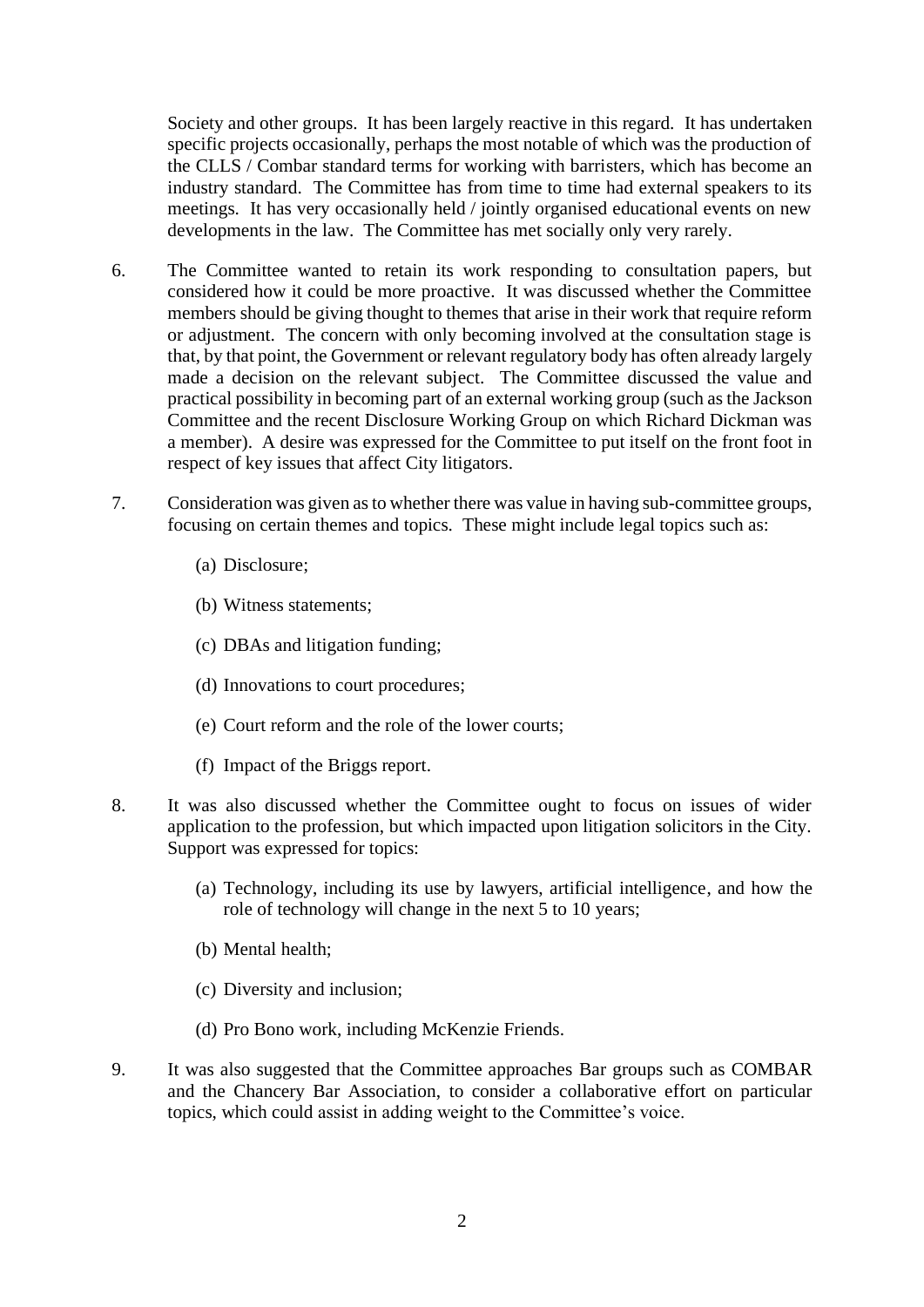- 10. It was proposed that Kevin Hart speak to Ed Sparrow on the main committee to discuss the scope and appetite for sub-committees and different work streams / topics to push forward for reform.
- 11. The Chair agreed to contact Simon Davis (current President of the Law Society) and David Greene (current Vice President of the Law Society), and get their views on these issues and particularly closer co-ordination with the Law Society and membership of working groups.
- 12. The Committee considered whether it should also host social and educational events, in addition to its focus on reviews of consultation papers. It was agreed that the Committee members would each give thought to topical themes and submit their ideas to the Chair by Friday **28 February 2020.**

# *Size of the Committee and use of alternates*

- 13. The Chair noted that there are currently 15 members on the Committee, following 5 recent resignations. There is no maximum, the smallest committee is 12 and the largest is 30.
- 14. It was suggested that the Committee have a membership of at least 20. The possibility of alternates was discussed, with it being suggested that it only works when the alternate has enough time to prepare for the meeting in advance. There was also a concern that it gives members an excuse not to come to a meeting.
- 15. It was decided that the Committee would permit alternates, but that they should only be used in circumstances whereby the Committee member had given the alternate sufficient time to read the documentation for the meeting and be able to make a meaningful contribution to the discussion.

### *Appointment of new members, diversity and inclusion*

- 16. The Chair explained that, in the past, retirees would propose successors from their own firms. It was noted that only two of the current Committee are female and only one is non-white. It was recognised that the past practice was not appropriate in the context of diversity and inclusion considerations. It was agreed that, in line with the CLLS's current policy, the vacant positions would be advertised on the CLLS website and those interested invited to submit their CVs for consideration by the Committee.
- 17. The Chair reported that Lois Horne of Macfarlanes had been proposed by Iain Mackie and Richard Jeens of Slaughter and May had been proposed by Jonathan Cotton. The Chair would write to each of these potential candidates and ask them to apply via the website.
- 18. The Committee also considered whether it should widen its membership to try to attract other litigators, not just commercial litigators, such as arbitration and/ or specialist litigators such as shipping or insolvency lawyers. It was considered that arbitration specialists probably ought not to be considered as this was viewed as a different field. The Committee were invited to give further consideration as to whether any specialist fields ought to be sought and, if so, which ones, and notify the Chair by Friday 28 February 2020.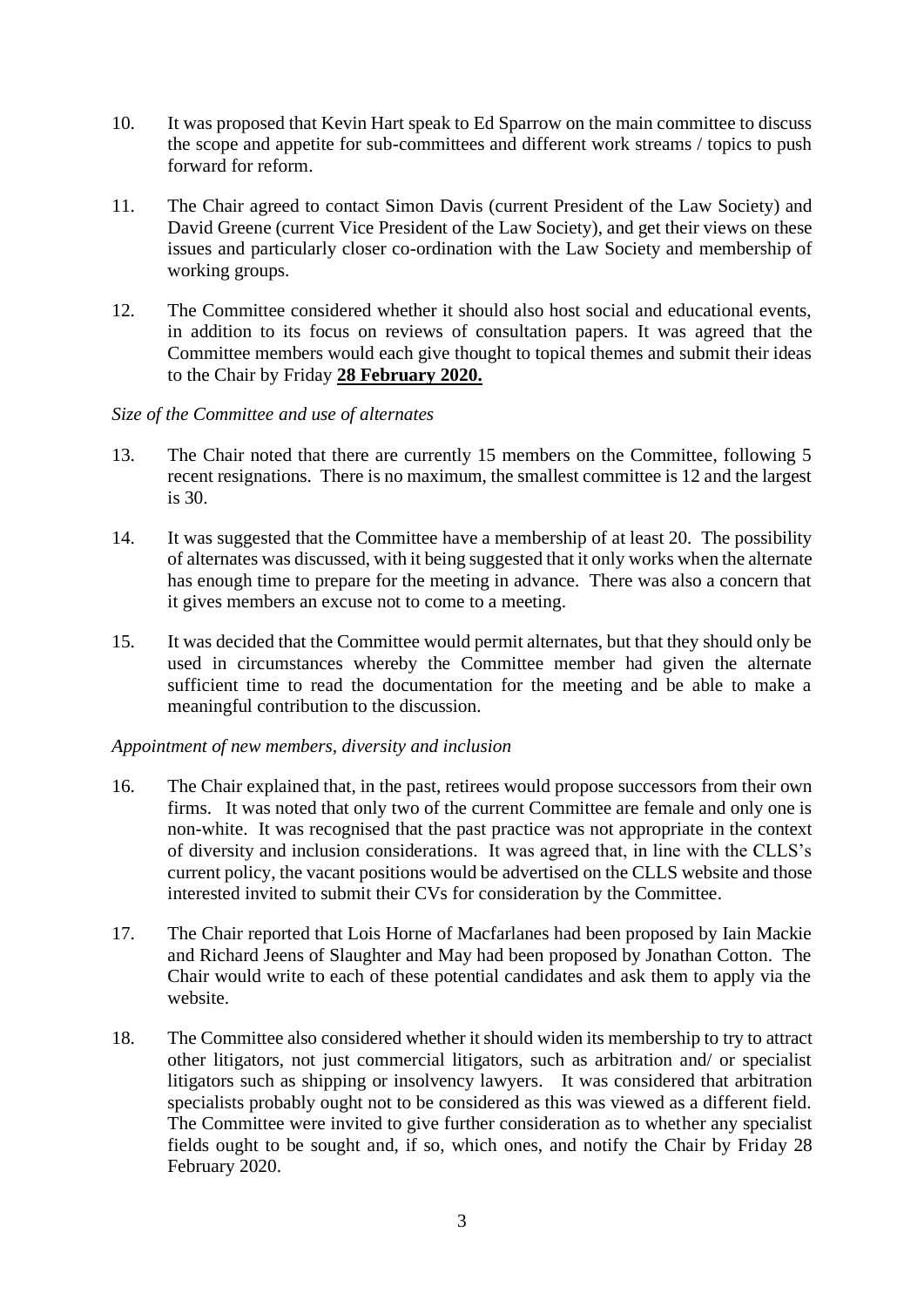19. It was confirmed that there can only be one person from each firm. Job share members can in theory join but it can only be one vote per firm.

## *Membership of committee*

- 20. The Committee considered whether there was merit in having junior fee earner involvement. However, it was confirmed that all other committees are partner only, as the CLLS's focus for its committees is having experienced practitioners.
- 21. The Committee also considered whether the membership should be widened outside of law firms, to include in-house lawyers. It was noted that if in-house lawyers were invited, there would need to be a fair representation of them, say 5 or 6, as opposed to 1 or 2. It was agreed there was merit in investigating whether there would be interest at in-house level, but they would need to be litigators.
- 22. There was a concern that the inclusion of in-house lawyers might create tension or conflict, which would inhibit the frank conversations at the Committee meetings. It was suggested that in-house lawyers could be by invitation only, at least initially. The possibility of a sub-committee of an in-house panel was also discussed. The Committee would give further consideration to this topic in due course.
- 23. The Committee considered whether there should be formal Terms of Reference. It was noted that, at the moment, no committee does have them, but that it has now been raised in a few groups so it might be worth considering the matter further.

# *Times, frequency and place of meetings*

- 24. The time of day at which the meetings should be held was discussed. Usual practice has been to have them at 4.00pm at the offices of the Committee's Chair. The Committee was content with this, so long as they are booked into the calendar well in advance.
- 25. It was agreed that the Committee should be scheduled to meet four times a year, with the provision that if something urgent arises, another meeting can be held if need be. The Chair would circulate proposed dates for 2020 shortly.

### *Representation on other working groups / committees*

- 26. The Committee has a space on the LSLA Committee to ensure cross-representation on both groups. Historically, this position was occupied by Tony Marks and the Chair inherited it from him. However, the Chair is already on the LSLA Committee as Honorary Secretary. There is therefore an opportunity for another member to represent this Committee within the LSLA.
- 27. Richard Foss is already on the LSLA Committee and is considering stepping down. Angela Dimsdale Gill and Hardeep Nahal are on the Court of Appeal Users Group. The Committee has a place on the Commercial Court Users Group, which was previously taken by Simon James. Following Simon stepping down from the Committee, Mark Lim attended the last meeting of that User Group, and expressed willingness to attend in future. It was agreed that he would be the Committee's representative.